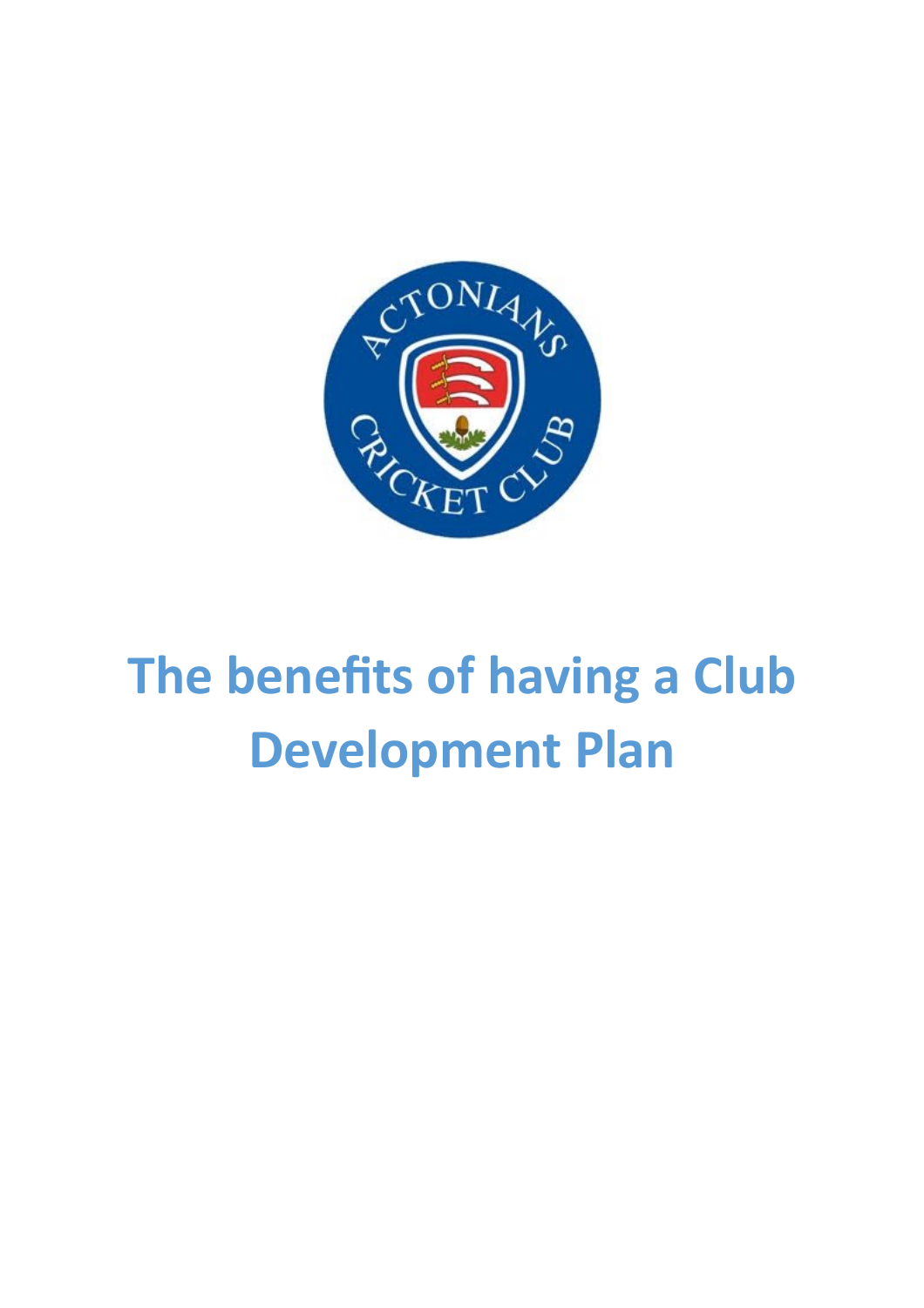# **What were the aims you set out to achieve in your development plan (i.e recruit players, volunteers etc)?**

The overall aims were to:

- Grow both Women's and Girls section with regards to numbers
- Retain current membership keep engagement with members over the winter
- Ensure there is playing offer for all i.e. social/recreational, semi competitive and competitive
- Develop and build an internal workforce/support network, i.e. adult players supporting junior section with coaching (in turn to make transition from junior to adult easier), parents supporting with junior section but also adult sections supporting each other – Women's scoring for men's and men's umpiring/scoring for Women's
- Embedding the 'One Club' ethos

### **What impact have you seen from the Development plan (i.e. more players, volunteers, extra revenue etc)?**

- Middlesex Cricket have supported local delivery in primary schools, strengthening the schools to club links which has helped us increased the numbers of girls joining the Girls section over the past 2 years.
- With the support given to a local primary school, the PE teacher from the school completed the level 2 course and not only enhanced the offer at the school, but it really allowed us to strengthen the school link. He attended most training sessions on a Sunday, this helped particularly at the start of the season where there were several players attending from his school.
- Engagement over the winter (friendly indoor games against other clubs/training) for both Girls and Women's has helped with retention and allowed us to recruit players that may have been interested in the sport and the back end of the season.
- The Women entered a 20 over midweek league ensure there was sufficient cricket for new players/ those that could not commit to a full Sunday, but this also created a stepping stone for those juniors wanting to move up to senior cricket
- Festivals for both Girls and Women ensure those that enjoyed the social element of the game where still able to enjoy what was on offer this also gave us another opportunity to promote the cricket section amongst other sports at the club and invite Women's to join – we have had Women's from badminton, football and hockey attend one off the cricket festivals.
- The club have successfully embedded the 'one club' ethos this has encouraged parents and players to take up coaching/volunteering roles to support different sections of the club. Women regularly score for the men's teams and members from the men's team also support Women's games and events when needed. We have several members including women from the Women's' section who have completed their coaching qualifications which has enhanced our work with the junior section.
- Our 'One' Club philosophy is encapsulated by the social events at the club, particularly the Annual Cricket Club Dinner.